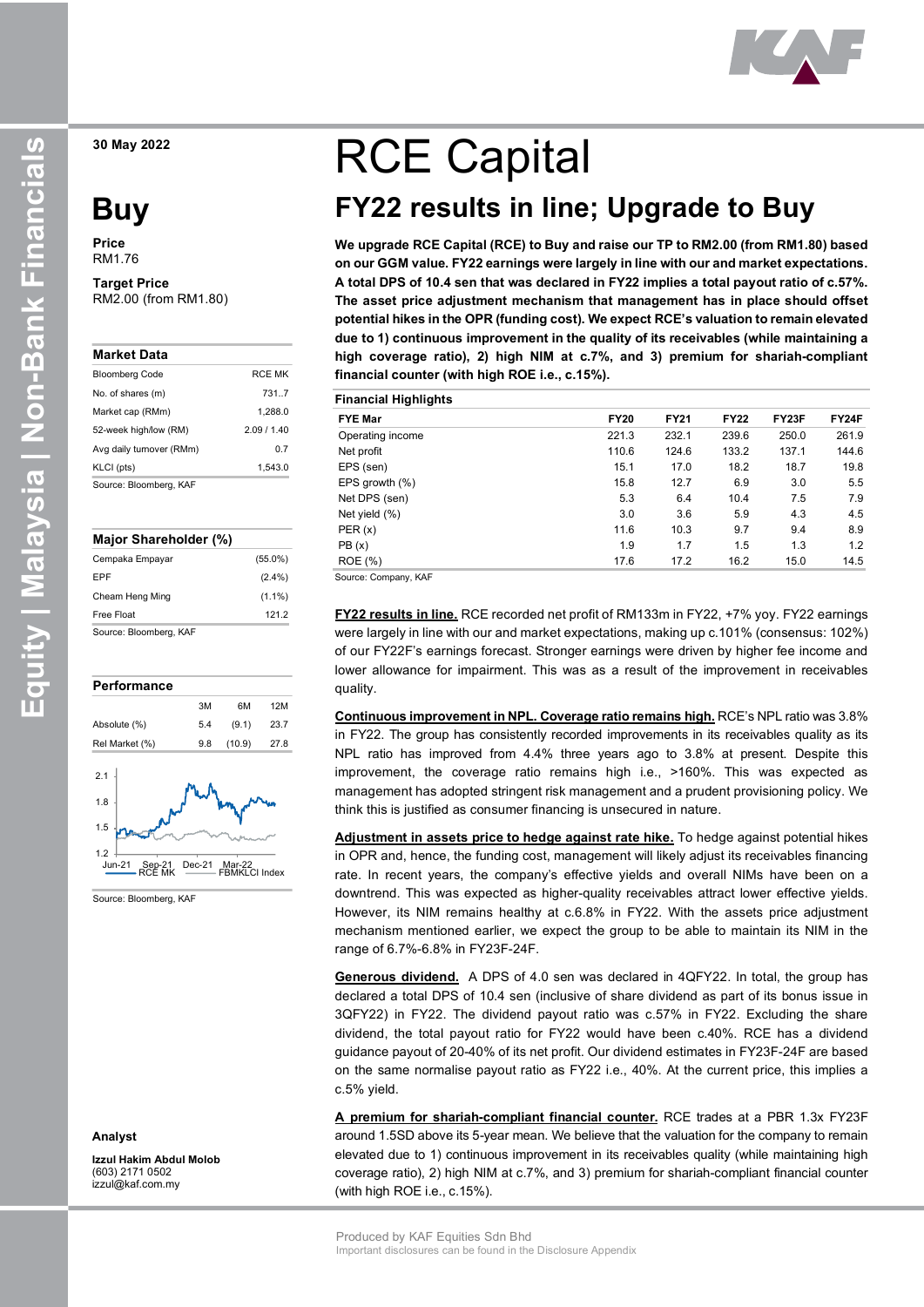RCE's valuation has improved overtime. RCE's 10-year, 5-year, and 3-year's forward PB mean stood at 0.6x, 0.9x, and 1.0x, respectively. We think that the improvement in its valuation was justifiable as it was in line with the improvement in its receivables quality.

**Roll-forward valuation to FY23F; Upgrade to Buy.** As we 1) expect earnings to continue to grow in FY23F and 2) roll forward our valuation into FY23F with potentially higher shareholders fund, we expect the company's valuation to improve to RM1.4b. Based on sustainable ROE of 14.5%, cost of equity of 10.5%, and long-term growth of 3.0%, this implies a price-to-book of 1.5x.

Therefore, our GGM-derived TP is revised upward to RM2.00 (from RM1.80). As RCE is currently trading at PBR 1.3x FY23F, we see some potential upside to its share price. RCE also offers a generous dividend payout with potential yields of c.5% in FY23F-24F at the current price. Upgrade to Buy.

#### **Table 1: Quarterly trends**

| Year to 31 March            | Dec-20   | <b>Mar-21</b> | <b>Jun-21</b> |             | Sep-21 Dec-21 | Mar-22      |        | $%$ chg |             | <b>Cumulative</b> |         | <b>KAF</b>   |              |
|-----------------------------|----------|---------------|---------------|-------------|---------------|-------------|--------|---------|-------------|-------------------|---------|--------------|--------------|
| RM <sub>m</sub>             | 3Q21     | 4Q21          | <b>1Q22</b>   | <b>2Q22</b> | 3Q22          | 4Q22        | qoq    | yoy     | <b>FY21</b> | <b>FY22</b>       | $%$ chg | <b>FY22F</b> | <b>12M/F</b> |
| Interest and fee income     | 78       | 75            | 78            | 70          | 77            | 75          | $-3%$  | $0\%$   | 293         | 299               | 2%      | 308          | 97%          |
| Interest expense            | (20)     | (20)          | (20)          | (20)        | (20)          | (20)        | 1%     | 1%      | (80)        | (80)              | $0\%$   | (80)         | 101%         |
| Net interest and fee income | 58       | 55            | 58            | 49          | 57            | 55          | $-4%$  | $-1%$   | 213         | 219               | 3%      | 228          | 96%          |
| Non-interest income         | 4        | 4             | 5             | 5           | 6             | 6           | 4%     | 35%     | 19          | 20                | 7%      | 20           | 102%         |
| <b>Operating income</b>     | 62       | 59            | 63            | 54          | 62            | 60          | $-3%$  | 2%      | 232         | 240               | 3%      | 248          | 97%          |
| Operating expenses          | (14)     | (13)          | (12)          | (11)        | (14)          | (13)        | $-8%$  | 2%      | (49)        | (51)              | 3%      | (53)         | 97%          |
| <b>Underlying profit</b>    | 49       | 46            | 50            | 43          | 48            | 47          | $-2%$  | 2%      | 183         | 189               | 3%      | 195          | 97%          |
| Allowance for impairment    | (2)      | (1)           | (3)           | (1)         | (2)           | (6)         | 214%   | 806%    | (16)        | (12)              | $-26%$  | (19)         | 62%          |
| Exceptional                 | $\Omega$ | 0             | $\Omega$      | 0           | $\mathbf 0$   | $\mathbf 0$ | nm     | nm      | 0           | $\mathbf 0$       | nm      | na           | na           |
| Pre-tax profit              | 47       | 46            | 47            | 42          | 46            | 41          | $-11%$ | $-10%$  | 167         | 177               | 6%      | 177          | 100%         |
| Taxation                    | (12)     | (12)          | (12)          | (11)        | (12)          | (10)        | $-15%$ | $-16%$  | (43)        | (44)              | 3%      | (45)         | 98%          |
| Net profit                  | 35       | 34            | 35            | 32          | 35            | 32          | -9%    | $-7%$   | 125         | 133               | 7%      | 132          | 101%         |

Source: Company, KAF

#### **Exhibit 1: RCE's 5-year forward PB**



Source: Bloomberg, KAF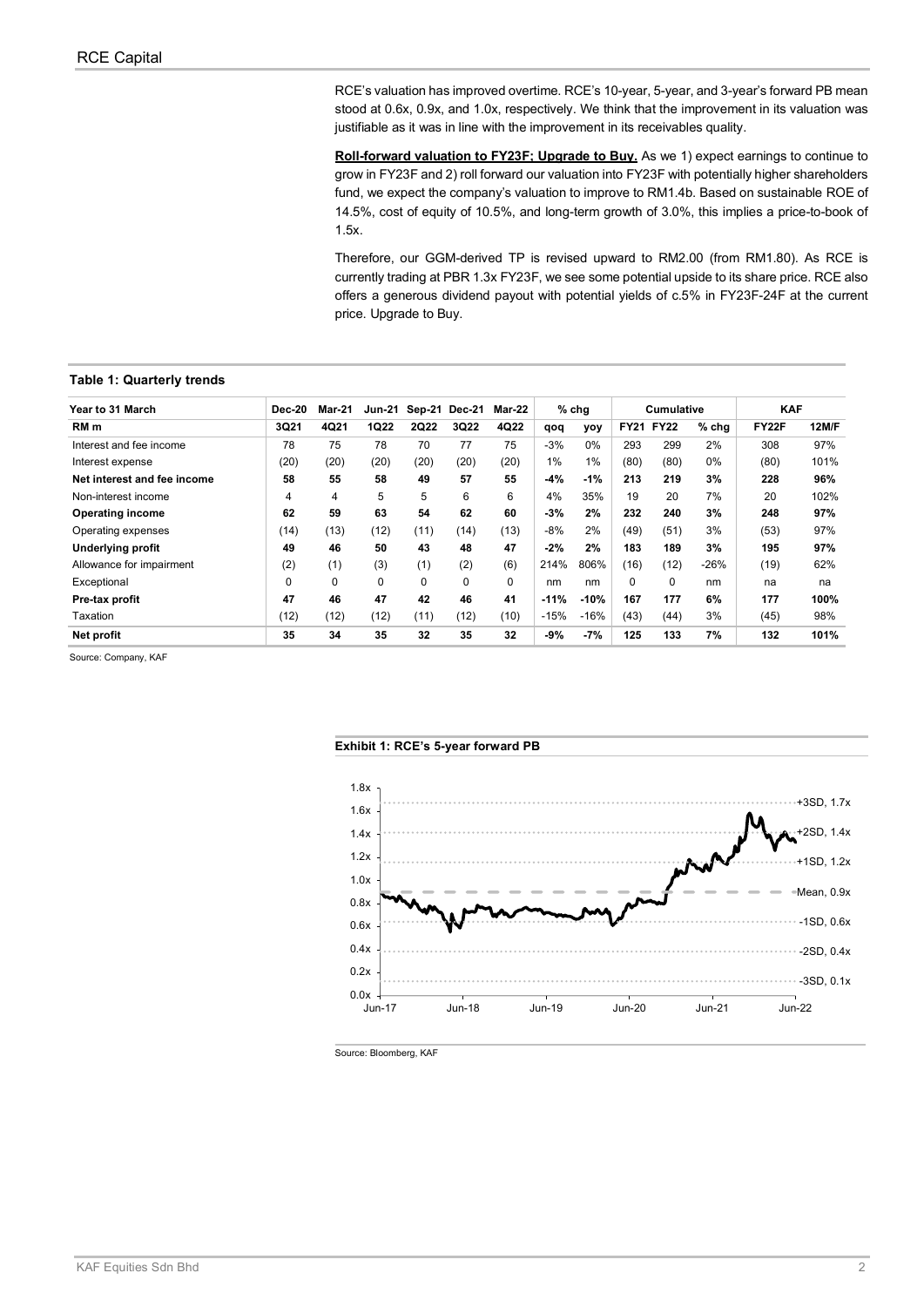## RCE Capital

| <b>Exhibit 2: Income Statement</b> |  |  |  |
|------------------------------------|--|--|--|
|------------------------------------|--|--|--|

| <b>FY20</b> | <b>FY21</b> | <b>FY22</b> | FY23F  | FY24F  |
|-------------|-------------|-------------|--------|--------|
| 175.1       | 192.6       | 194.4       | 202.5  | 212.2  |
| 46.2        | 39.5        | 45.2        | 47.4   | 49.7   |
| 221.3       | 232.1       | 239.6       | 250.0  | 261.9  |
| (49.3)      | (49.3)      | (50.9)      | (53.1) | (55.6) |
| 172.0       | 182.8       | 188.8       | 196.9  | 206.3  |
| (23.1)      | (15.6)      | (11.5)      | (14.4) | (13.9) |
| 148.9       | 167.2       | 177.2       | 182.5  | 192.4  |
| (38.3)      | (42.6)      | (44.1)      | (45.4) | (47.8) |
| 110.6       | 124.6       | 133.2       | 137.1  | 144.6  |
|             |             |             |        |        |

Source: Company, KAF

## **Exhibit 3: Balance Sheet**

| FYE March (RM m)                         | <b>FY20</b> | <b>FY21</b> | <b>FY22</b> | FY23F   | FY24F   |
|------------------------------------------|-------------|-------------|-------------|---------|---------|
| Consumer financing                       | 1,689.9     | 1,721.2     | 1,764.1     | 1,852.3 | 1,944.9 |
| Factoring and confirming                 | 3.0         | 54.2        | 54.0        | 53.7    | 53.5    |
| Deposits with financial institutions     | 360.7       | 571.0       | 647.6       | 688.9   | 732.8   |
| Plant and equipment                      | 13.1        | 12.1        | 10.4        | 11.0    | 11.7    |
| Investment in properties                 | 0.0         | 0.0         | 0.0         | 0.0     | 0.0     |
| Goodwill on consolidation                | 47.3        | 47.3        | 47.3        | 50.4    | 53.6    |
| Other investments                        | 0.0         | 0.0         | 0.0         | 0.0     | 0.0     |
| AFS financial assets                     | 0.0         | 0.0         | 0.0         | 0.0     | 0.0     |
| Deferred tax assets                      | 45.4        | 43.2        | 40.7        | 43.3    | 46.0    |
| Other receivables and deposits           | 12.0        | 14.8        | 8.3         | 8.3     | 8.3     |
| Asset held for sale                      | 0.0         | 0.0         | 0.0         | 0.0     | 0.0     |
| Cash and bank balances                   | 259.5       | 26.9        | 152.9       | 191.3   | 233.0   |
| <b>Total Assets</b>                      | 2,431.0     | 2,490.7     | 2,725.3     | 2,899.2 | 3,083.9 |
| <b>Borrowings</b>                        | 1,714.4     | 1,670.6     | 1,804.0     | 1,894.2 | 1,988.9 |
| Payables and accruals                    | 31.0        | 31.0        | 34.5        | 36.7    | 39.0    |
| Hire purchase                            | 0.7         | 0.6         | 0.6         | 0.6     | 0.7     |
| Deferred tax liabilities                 | 5.2         | 4.4         | 2.0         | 2.1     | 2.3     |
| <b>Tax liabilities</b>                   | 6.4         | 10.0        | 10.5        | 11.2    | 11.9    |
| <b>Total Liabilities</b>                 | 1,757.7     | 1,716.7     | 1,851.6     | 1,944.8 | 2,042.8 |
| Share capital                            | 146.3       | 162.1       | 200.7       | 200.7   | 200.7   |
| Redeemable convertible preference shares | 0.0         | 0.0         | 0.0         | 0.0     | 0.0     |
| Reserves                                 | 527.0       | 611.9       | 671.4       | 753.6   | 840.4   |
| <b>Total Shareholders' Equity</b>        | 673.4       | 774.0       | 872.1       | 954.3   | 1,041.1 |

Source: Company, KAF